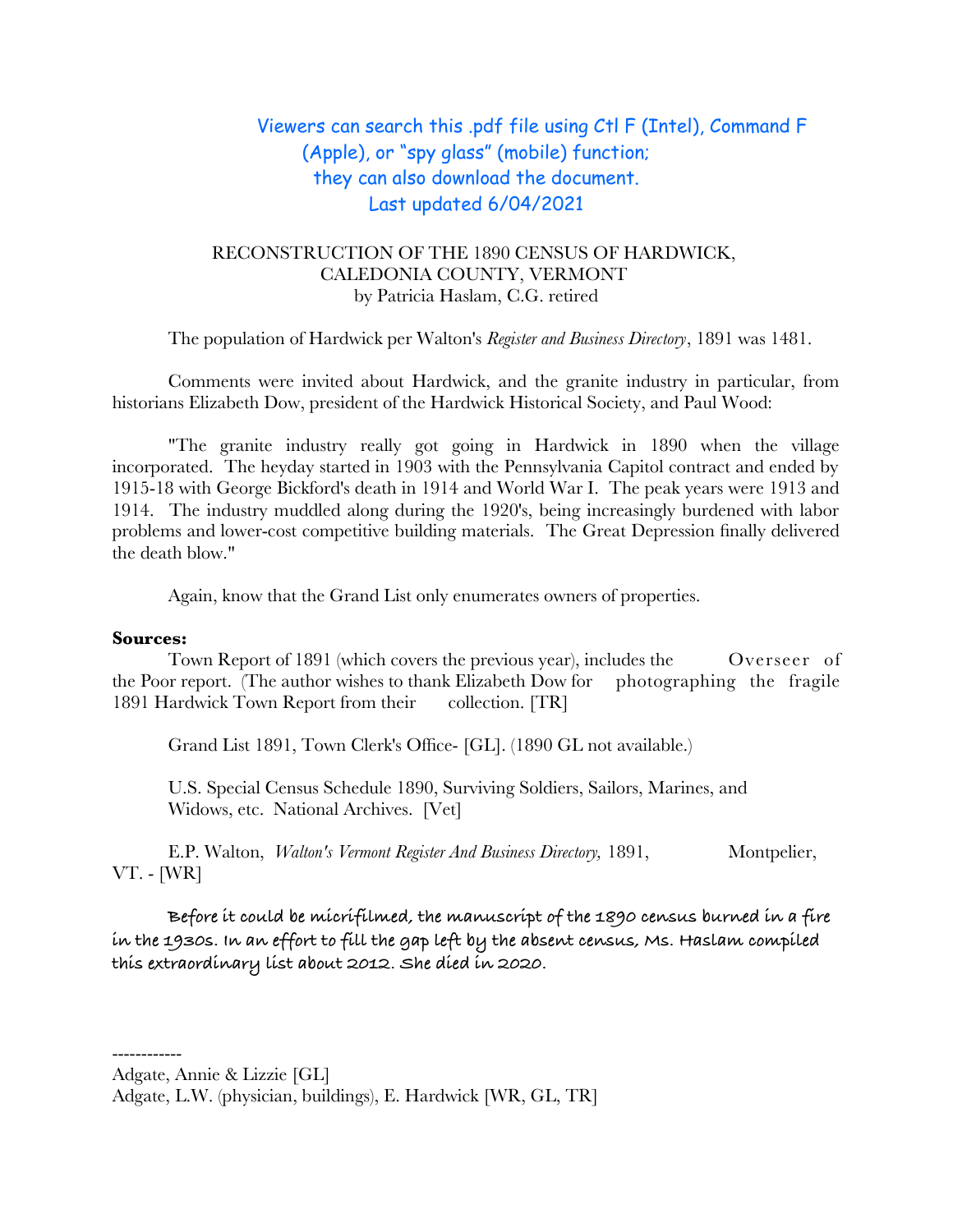Aiken, D.W. (merchant) [WR, TR] Aiken, Edward [GL] Aiken, Samuel A. [GL] Ainsworth, J.R. [TR] Ainsworth, Joel R. [GL] Ainsworth, Milo D. [TR] Ainsworth, O.E. [GL] Allen, C.L. [GL] Allen, E.H. [GL] Allen, Elizabeth L., widow of John H. Allen [Vet] Allen, Mrs. E.L. [GL] Alston, Alex<sup>r</sup> G. [GL] Anderson, John [GL] Angell, W.T. [GL] Arnold, Francis [GL] Arnold, O.C. [GL] Arnold, O.C. & Son (granite manufacturers) [WR] Babbitt, Henry A. [GL] Badger, G.A. [GL, TR] Bailey, Charles M. [GL, TR] Bailey, Clarence S. [GL] Bailey, G.W. [GL] Bailey, George [TR] Bailey, Harry [GL] Bailey, Jacob S. [GL] Bailey, Luke D. [TR] Bailey, Socrates [GL] Bailey, W.S. [TR] Bailey, Ward S. [GL] Bailey, Will C. [GL] Bailey, William S. [GL] Baker, Rev<sup>d</sup> H.V. (Baptist Church pastor, E. Hardwick), [GL, [WR] Balch, H.A. [GL] Baldwin, N.C. [GL] Balentine, C.D. [GL] Bangs, N.A. (sash & doors) [WR, GL, TR] Barrett, Edson [TR] Batchelder, A.B. [GL] Batchelder, E.E. [GL] Batchelder, Ira F. (Centennial House hotel) [GL, WR, Vet] Batchelder, Nathan G. [Vet] Batchelder, R.D. [GL] Bates, H.S. [GL, TR]

Bates, S.N. [TR] Bates, S.N. & M.B. [GL] Bean, L.C. & wife [GL] Bean, William H. [GL] Bedell, W.H. & W.I. [GL] Bedell, W.J. [TR] Bell, Charles J. [GL] Bell, Dana J. [TR] Bell, John W. [GL] Belmont, George W. [GL, TR] Benjamin, L.A. [GL] Benjamin, Marie T., widow of Thomas W? Benjamin [Vet, GL] Blake, A.H. [GL, TR] Blake, Henry [GL] Boardman, E.P. [TR] Boardman, Elias P. [GL] Boynton, W.T. [GL] Bradford, S.M. [GL] Bradford, W.L. [GL, TR] Bridgeman, Dorman [GL, TR] Bridgeman, F.T. [GL] Bridgeman, George W. [GL] Bridgeman, J.W. & J.E. [GL] Bridgeman, Mrs. S. [TR] Bridgeman, Mrs. S.J. [GL] Bridgman, D. (Lister & Overseer of the Poor) [WR, GL] Bridgman, George W. (a Selectman) [WR, Vet] Bronson, T.G. [GL] Bronson, W.D. [TR] Bronson, William D. [GL] Brown, B.P. [GL] Brown, Chester [GL] Brush & Curtis (granite manufacturers) [WR] Brush, E. [TR] Brush, Emerson (buildings, store house, Earle's place) [GL] Brush, Emerson (drugs & medicines) [WR] Buck, James [GL] Bullard, Mrs. Eliza [GL] Bunker, Joseph F. [GL] Bunker, S.P. [TR] Bunker, W.S. [GL] Burdick, J.J. [GL] Burnham, G.W. [GL]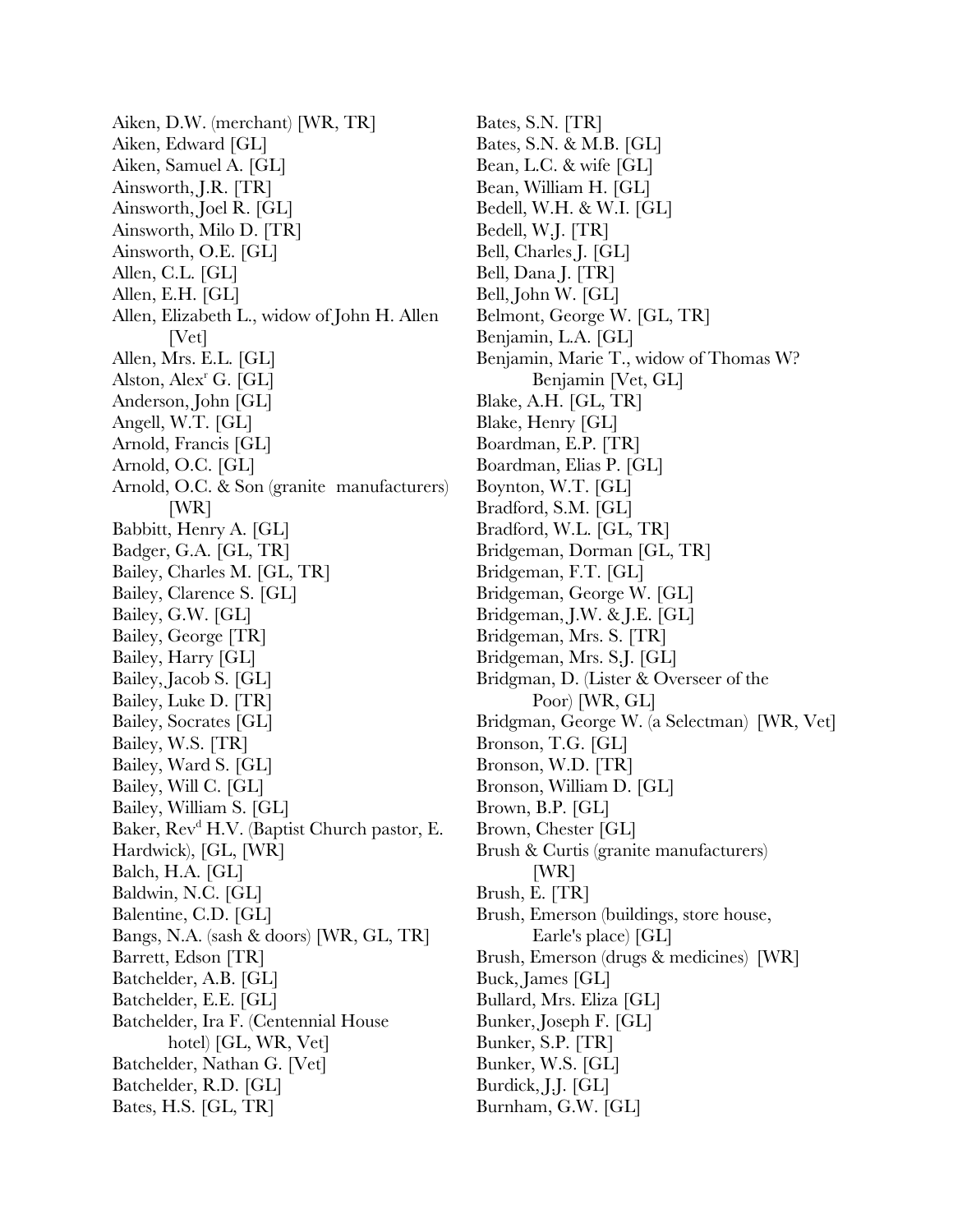Burnham, S.P. [GL] Bushey, Fred J. [GL] Byington, G.P. (Congregational Church pastor, E. Hardwick) [WR] Cahill, F.B. & wife [GL] Caldwell, A.A. [TR] Campbell, J.J. [GL, TR] Cargill, Charles [GL] Carr, H. [TR] Carr, Harvey [GL, TR] Carr, William R. [GL] Carter, K.F. & wife [GL] Carter, R.F. (granite quarries agent) [WR] Chandler, G.H. [GL] Chandler, H.N. [GL, TR] Chandler, J.B. [GL] Chandler, John N. [GL] Chandler, Mrs. Miranda [GL] Chandler, S.S. [GL] Chase, A. [GL] Chase, W.W. [GL] Cheever, Nathan [GL] Chubb, D.S. [GL, TR] Cisco, Fred E. [GL] Clark, F.L. [GL] Clark, R.J. [GL] Clement, A.E. (furniture) [WR, GL, TR] Clement, W.E. [GL] Clement, William O. [GL] Clifford, Cornelius [GL] Cloutier, N. [TR] Cobb, C.S. [GL] Cobb, John [GL] Cobb, John L. [GL] Cobb, L.J. [GL] Cochran, F.H. [GL] Cochran, F.W. [GL] Cole, C. B. [TR] Cole, Calvin B. [GL] Cole, Ella [GL] Cole, H.H. [GL] Cole, Mrs. Mary [GL] Cole, Ora C. [GL] Cole, William [GL] Cole. Cornelius [GL] Collier, A.P. [TR] Collier, Alfred [GL]

Collier, Benjamin, P. [GL] Collier, C. & wife [GL] Collier, C.C. [TR] Collier, James M. [GL] Collier, W.B. [TR] Conant, Lyman [GL, TR] Conant, Mrs. A.A. [GL] Conant, Mrs. Mary M. [GL] Coolbeth, Mrs. Rosa [GL] Coolbeth, Ransom C. [Vet] Crandall, A. [TR] Crandall, Harrison H. [GL] Cross, C.E. [GL] Cross, Mrs. Lucinda [GL] Cummings, E.F. & wife [GL] Cummings, George [GL] Currier, A.C. [GL, TR] Currier, Celia [GL] Currier, Henry F. [GL] Currier, J.H. [TR] Currier, Jerry H. [GL] Currier, Mrs. Celia J. [TR] Currier, Oramel E. [GL] Curtis, James W. [GL] Daniels, W.C. [GL] Darling, C.N. [GL] Darling, S.E. (doctor) [WR, GL, TR] Davidson, A. [TR] Davidson, Alex<sup>r [</sup> [GL] Davidson, Anthony W? [Vet] Davis, Mrs. S.F. [G] Davis, R.C. [GL] Dean, C.E. [GL, TR] Deford, Henry [GL] Delano, Mrs. Jane V. [GL, TR] Delano, Walter L. [GL] Dimick, A.G. [GL] Dimick, Jaren H. [GL] Dorr, E.J. [GL] Dow, L.C. [GL] Dow, W.C. [GL] Dow, W.L. [TR] Drenan, John S. [GL, Vet] Drennan, J.S. (life insurance agent) [WR] Drew, Fanny . [GL] Drown, A. ("Adv. Church") [WR] Drown, A.M. [GL]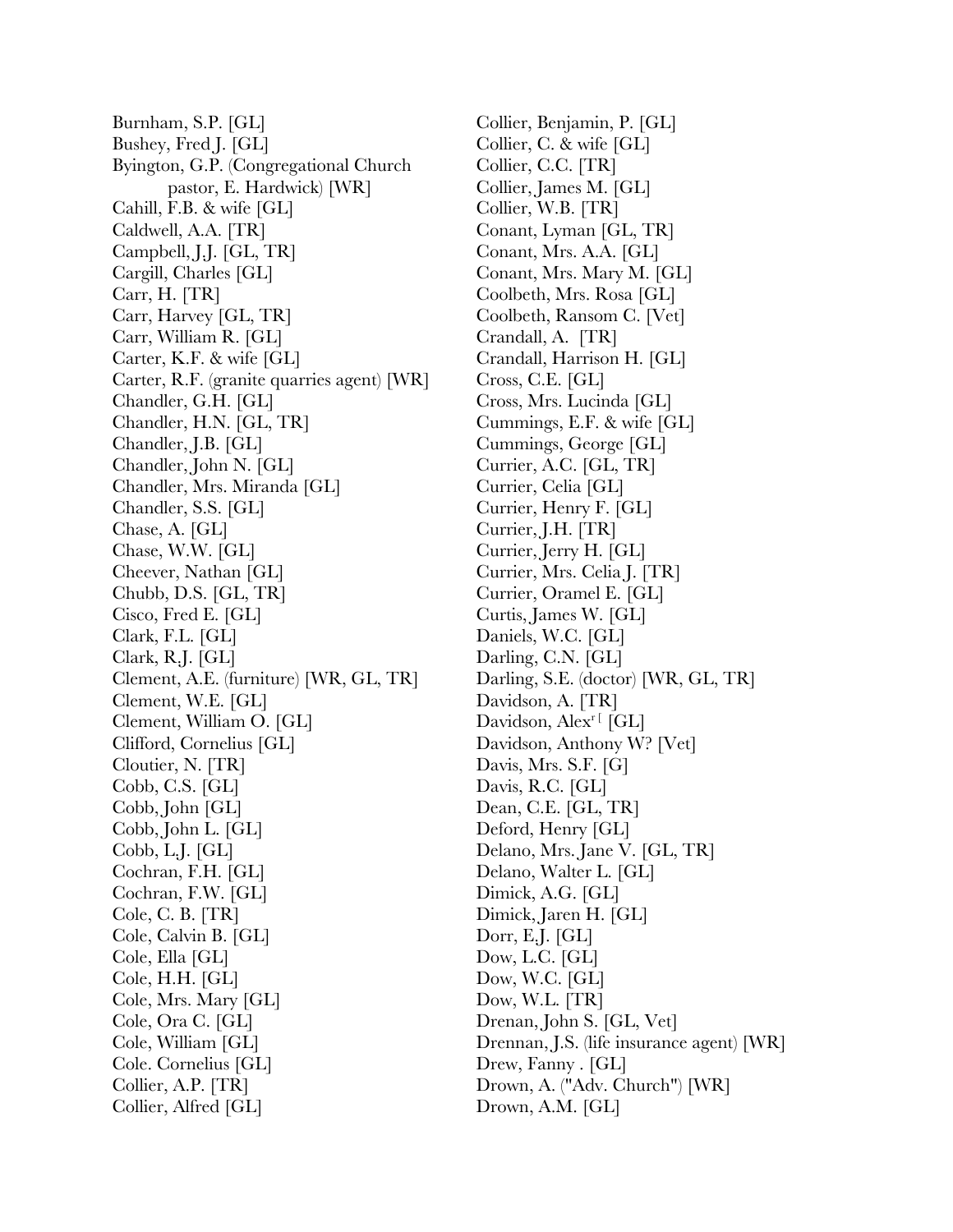Drown, A.P. [GL] Drown, George's family [TR] Drown, Nelson [TR, Vet] Drown, Nelson & wife [GL] Dupon? Frank [GL] Dutton, A.L. & wife [GL] Dutton, E.D. (life insurance agent) [WR, GL, TR] Dutton, Ephraim D. [Vet] Dutton, J.V. ("tel. agent") [WR, GL] Dutton, W.W. [GL, TR] Earle, Vernon [TR] Eastabrook, S.D. [GL] Eastman, F.S. [TR] Eastman, Frank S. & wife [GL] Eaton, J.C. [GL] Edwards, I.V. [GL] Ellis, William B. [Vet] Emerson, F.A. [GL] Farnham, John [TR] Farr, Jacob [Vet] Farr, Jacob W. [GL] Farrand, D.N. [GL, TR] Farrand, H.M. [GL] Farrington, Frank [GL] Fay, F.A. [TR] Fay, Frank A. [GL, Vet] Field, Charles [GL] Field, Nathan [GL, Vet] Fisher, C.C. [TR] Flanders, George A. [GL, Vet] Flintum, Charles [GL] Flintum, George {GL] Flintum, W. [GL] Folsom, W.L. [GL] Ford, L.S. [GL] Ford, William [Vet] Fort, Albert E. [GL] Fort, William & wife [GL] Foss, F.E. [GL, TR] Foss, Jonathan [GL] Foss, L.C. [TR] Foss, Loren C. [GL] Foster, Jonathan [GL] Frazier, A.S. [GL] French, C.L. [TR] French, Charles L. [GL]

French, F.F. [GL] French, Isaac W. [GL] French, Justus C. (blacksmith shop) [GL] French, Mark [GL] French, Mrs. E.A. [GL] French, R.L. [TR] French, Robert L. [GL] French, William W. [GL] Fuller, Lydia P. [GL] Fuller, Simon P. [GL] Gage, Elihu H. [Vet] Gage, Mrs. Abbie [GL] Garvin, Mrs. M.D.'s family [TR] Garvin?, Margie D., widow of George W. Garvin? [Vet] Gates, G.A. [GL] George, I.H. (dwellinghouse and barn) [GL]; (merchant) TR; E. Hardwick [WR] George, James H. [GL] George, John H. (postmaster, E. Hardwick) [WR] Giffn, Chester & Asael [GL] Giffn, Mrs. Sally [GL, TR] Gifford, W.W. [GL] Gile, Samuel [GL, Vet] Gilkerson, D.H. [GL] Gillis, Frank [GL] Gillis, Mrs. Betsey [GL] Gold, Truman E. [GL] Goodenough, E.S. [GL] Goodenough, M.A. [GL] Goodenough, Martin [GL, Vet] Goodenough, W.A. [TR] Goodrich, A.& L. estate [GL] Goodrich, A.A. [GL] Goodrich, A.W. [GL] Goodrich, Charles H. [GL] Goodrich, D.E. [GL, TR] Goodrich, G.A. & C.E. [GL] Goodrich, Ira [GL] Goodrich, J.D. (bee keepers' supplies & comb foundations, East Hardwick) [WR, GL] Goodrich, L.F. [GL, TR] Goodrich, P.I. [GL] Gooro, H.R. [GL]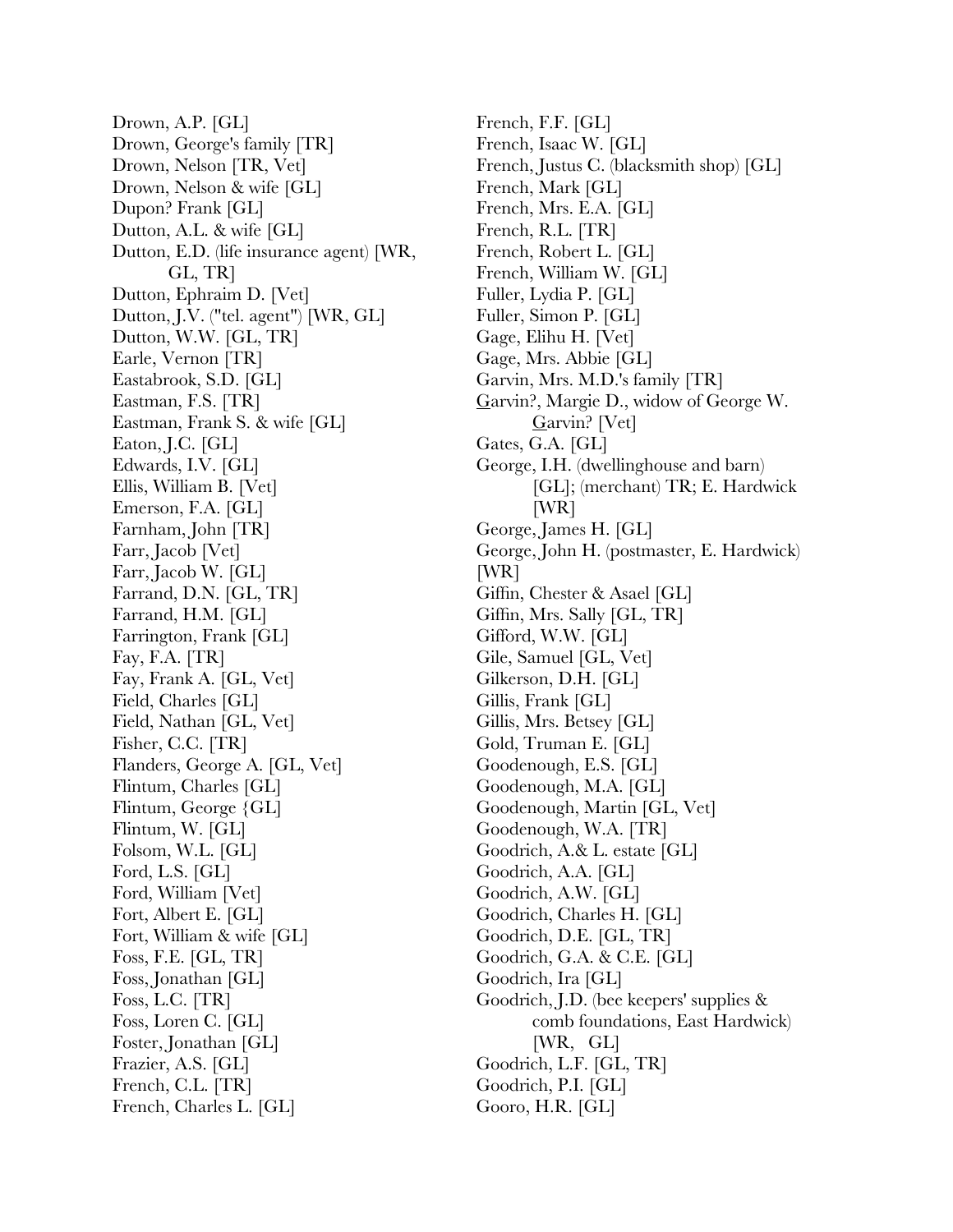Gould, Curtis [GL, TR] Gowen, Horace [GL] Graham, Jacob A. [Vet] Grant, A.E. [GL] Grant, Fred J. [GL] Gray, Andrew [TR] Green, F.F. [GL] Grimes, C.O. [TR] Grout, W.M. (Shattuck block) [GL] Hale, Ansel [TR] Hale, J.G. [GL, TR] Hall, A. [TR] Hall, Arial [Vet] Hall, Asael [GL, TR] Hall, E.E. [TR] Hall, Elmer E. [GL] Hall, Frank E. [GL] Hall, John H. [GL, TR] Hall, M.K. & Flora [GL] Hall, M.P. [GL] Hall, Mark [Vet] Hall, Mrs. M.B. [GL] Hall, Orrin B. [Vet, GL] Hammell, Joseph [GL] Hancock, John E. [GL] Hancock, John M. [GL] Harrington, A.B. [GL, TR] Harris, John E. [G] Hathaway, L.D. [TR] Hathaway, Lyman D. (buildings and office)  $[GL]$ Hathaway, M.V.B. [GL, TR] Haynes, G.A. [TR] Haynes, George [GL] Haynes, Lewis A. [GL] Hebert, Lewis [GL] Hersey, J.W. [GL] Hill, Fred A. [GL] Hill, J.A. [TR] Hill, W.A. & J.W. [GL] Hines, Chester L. [GL] Hines, Tillotson [GL] Hodgdon, Arthur [GL] Holcomb, Daniel [GL] Holton, Mrs. H.A. [GL] Holton, R.B. [GL, TR] Hood, T.J. [TR]

Hood, T.J. & wife [GL] Hooker, A.C. [GL] Hopkins, A.D. (Maple Park House hotel) [WR, GL] Houghton, G.W. [GL] Housten, Edwin [GL] Houston, Gary W. [GL] Hovey, Fred M. [GL] Hovey, J.W. [TR, GL, WR] Hovey, J.W., Executor of L.D. Levitt Estate [GL] Hovey, M. Ednah [GL] Howard, Erastus [GL] Howard, O.J. [GL] Hoyt, Albert ("of Barre, insane," Overseer of the Poor) [TR] Hoyt, George M. [GL] Hoyt, Lawson [TR] Hoyt, Samuel (granite manufacturer) [WR] Hubbard, Frank J. [GL] Hulbert, Mrs. Lucy [GL] Hunt & Babbitt (merchants) E. Hardwick [WR] Hunt & Babbitt (two stores, one house near the river, Massey place) [GL] Hunt Edgar (buildings and Graham house)  $[GL]$ Hunt, A.B. (merchant), E. Hardwick [WR] Hunt, Ancil B. [GL] Hunt, Daniel R., Jr. [Vet, GL] Huntley, D.R. [GL] Huntley, Z.R. (merchant) [WR, GL, TR] Hyde, W.D.F. [GL] Hyde, William D. & wife [GL] Jackson, A.N. (dentist) [WR, GL] Jennings, C.T. [GL] Johnson, F.G. [TR] Johnson, F.G. & wife [GL] Johnson, Frank [TR] Johnson, G.L. (buildings, grist mill & storehouse) [GL, TR]; (flour & feed), E. Hardwick [WR] Johnson, H.A. [TR] Johnson, Horace A. [GL] Joslyn, Henry A. [GL] Joslyn, J.S. [GL]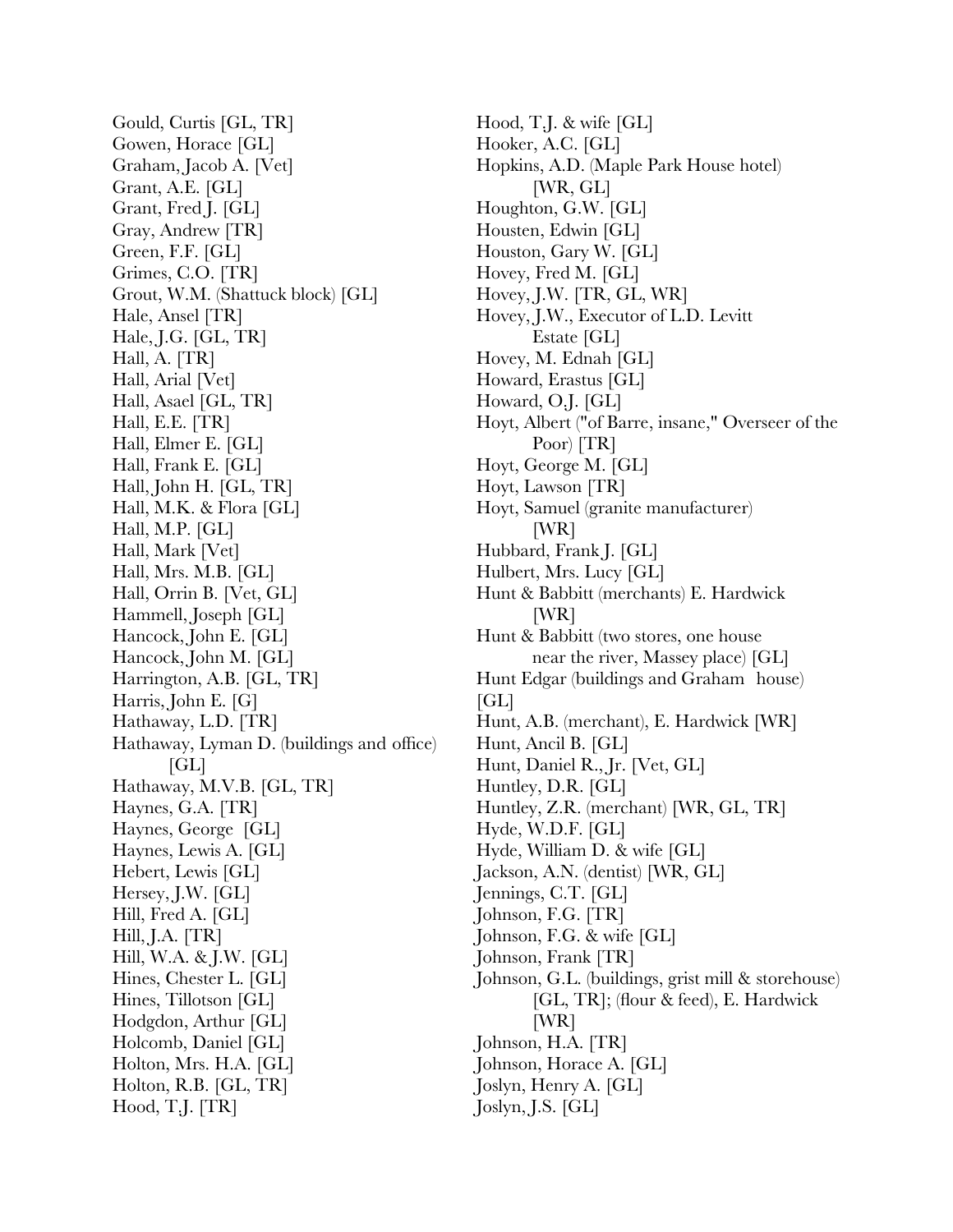Keeler, Lydia A., widow of David C. Keeler [Vet] Keeler, Mrs. L.A. (millinery), E. Hardwick [WR] Keith, C. (lumber), E. Hardwick [WR] Keith, Clinton (buildings and saw mill) [GL, TR, Vet] Kellogg, Adams [GL] Kellogg, O & A.T. [GL, TR] Kelso, James [GL] Kendall, O.R. [GL] Kent, G.B. & wife [GL] Kent, L.A. (store) [GL] Kibbee, John L. [GL, Vet] Kibbee, Mrs. [TR] Kibbee, W.W. [Gl] Kidder, Joseph A. [GL] Kidder, Mrs. E.M. [GL] Kimball, H.R. (drugs & medicines) [WR, GL] Kimball, J.C. [GL] Kimball, Luana?, widow of Franklin Kimball [Vet] Kimball, R.G. [TR] Kimball, R.G. & wife [GL] Kimball, W.D. [TR] Kinegan, Hugh [GL] King, Henry [GL] Kittredge, A. (groceries) [WR] Kittredge, Mrs. Annie [GL] Lamoine, George A. [GL] Lamoine, Lewis [GL] Lamson, C.A. [GL] Lamson, J.P. [GL] Lane, E.G. [GL] Lane, Jas. H. [GL] Lapoint, William E. [GL] Laraway, F. [TR] Larrabee, A.J. [GL] Lawrence, George & Wife [GL] Lawrence, Lyman [GL] Lawson & Emerson (stone shed) [GL] Lawson, Norman (granite manufacturer) [WR] Lawson, Norman C. [Vet] Lawson, W.N. [GL] Leonard, W.I. [TR, GL]

Lewis, B.A. [GL] Lewis, Mrs. D.E. [GL] Little, Edmond C. [GL, Vet] Little, F.W. [TR] Livingston, J.B. (painter), E. Hardwick [WR, GL, TR] Lovejoy, C.J. [GL, TR] Lovejoy, H.A. [GL] Lovejoy, S.J. [GL, TR] Lowell, Martha A. [GL] Lowell, Mrs. Hannah [GL] Lyford, Calvin [GL] Mack B. & W.H. [GL] Mack, H.R. (granite & marble) [WR] Mack, Henry R. [GL] Mack, J.W. [GL] Mack, O.M. [GL] Mack, Orrison M. [Vet] Mack, William H.H. [Vet] Magoon, Elias L. [GL] Magoon, Joseph H. [Vet] March, O.H. [TR] Marsh, Abigail [GL] Marsh, O.H. [GL] Martin, S.S. [GL] Martin, Stoddard S. ("homeo physician"), E. Hardwick [WR] Massey, Damas? [GL] Massey, Joe [GL] Maynard, John [GL] Maynard, John's family [TR] McCrillis, C.E. [GL] McCrillis, M.R. (harnesses) [GL, WR] McDaniels, David [GL, TR] McKeage, James [GL] McLoud, J.H. [GL, TR] McLoud, J.H. & Co. (merchant & auctioneer) [WR] Mead, F.H. [GL] Melvin, George H. [GL] Metcalf, Albert [GL] Michaud, F.N. [GL] Miles, Bertie M. [GL] Miles, C.W.V. [GL] Miller, Adin T. [GL] Miller, Timothy [GL] Molton, George H. [Vet]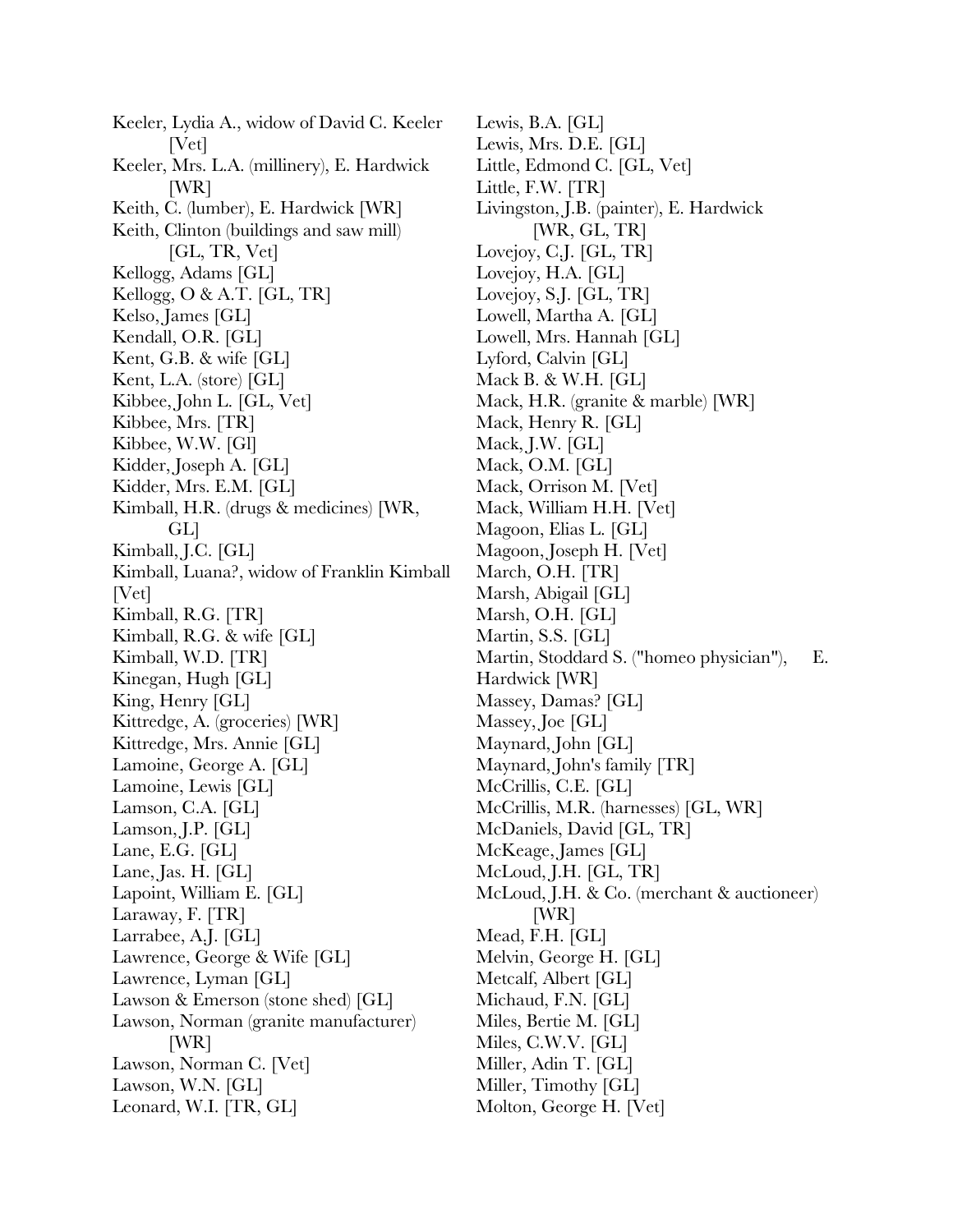Montgomery & Son ("shop and 2 polls")  $[GL]$ Montgomery, C.G & Son (carriages), E. Hardwick [WR] Montgomery, C.G. (a Selectman) [WR, TR] Montgomery, F.S. [GL] Montgomery, John S. [GL] Morrill, Charles L., guardian for Phebe Chickering [GL] Morse, Nathan C. [GL] Nelson, George [TR] Nelson, George & wife [GL] Nelson, J.M. (Baptist Church pastor) [WR] Nelson, James M. [GL] Nelson, Miles G. [GL] Nelson, S.B. [TR] Nelson, Sidney B. [GL] Nichols, Daniel [GL, TR] Niles, Maria B. [GL] Niles, V.D. [TR] Niles, Van Doren [TR, GL] Noble & Lawson (meat & groceries) [WR] Noble, David A. [GL] Norris, C.W. [GL] Norris, Fanny L. & W.C. [GL] Norris, Harley F. [GL] Norris, Mrs. Sarah A. [GL] Norris, W.W. [GL] Noyes, A.H. [GL] Noyes, Amos R? K? [Vet] Noyes, W.N. [GL, TR] Nutting, Jonathan estate [GL] Oliver, F.P. [GL] Olmstead, F.A. [GL, TR] Olmstead, Frank A. [Vet] Osgood, A.D. [GL] Osgood, LeRoy [GL] Owen, Silas W. [GL] Page, C.A. & J.A. [GL] Page, E.E. [GL] Page, John A.W. [GL] Page, Justin [TR] Paige, Justin & wife [GL] Paine, George H. [GL] Parks, M.J. [GL] Parks, R.G. [GL]

Perkins, Edgar E. [GL] Perley, Albert (lawyer) [WR, GL] Perley, Bert [TR] Perley, Henry [TR] Perrin, Walter J. [GL] Philbrook, Adams [GL] Phillips, Hiram [GL] Place, A.D. [GL] Porter, Alsyatia, "widow of (blank) Porter" [Vet] Porter, E.A. [TR] Porter, Edmund A. [GL] Porter, Mrs. Lucetta [GL] Powers, Bernard [GL] Powers, H.H. [GL] Powers, H.W. [GL, TR] Powers, Selwin [TR] Prentice, Mrs. Louisa M. [GL] Randall, John [TR] Ransom, A.R. [TR] Ransom, Charles W. [Vet] Ransom, Eugene & wife [GL] Ransom, O.W. & wife [GL] Rawson, Charles W. [Vet] Reed, E. (boots & shoes) [WR] Reed, Eddie [TR] Reed, Edwin [GL, Vet] Rich, W.S. ("stoves, etc.") [WR, GL Rich, Winfeld S.? [Vet] Robinson, Mrs. C.E. (millinery) [WR] Rockwell, C.A. [GL] Rockwell, L.M. [GL] Rowe, George S. [GL] Russ, William H. [GL] Russell, Sylvester [GL] Sawyer, C. M. (buildings, mill, & machinery, house [GL]; (lumber) [WR, GL] Sawyer, Lillie M. [GL] Schoolcraft, G.H. [GL, TR] Scribner, Chellis [GL] Scribner, Ebenezer [GL] Shattuck, Ira A. (postmaster, Town Clerk and Treasurer); (jewelry) [WR, GL, TR]] Shedd, C.N. [TR] Shedd, Mrs. Annette [GL] Shedd, O.(C?) N. [GL]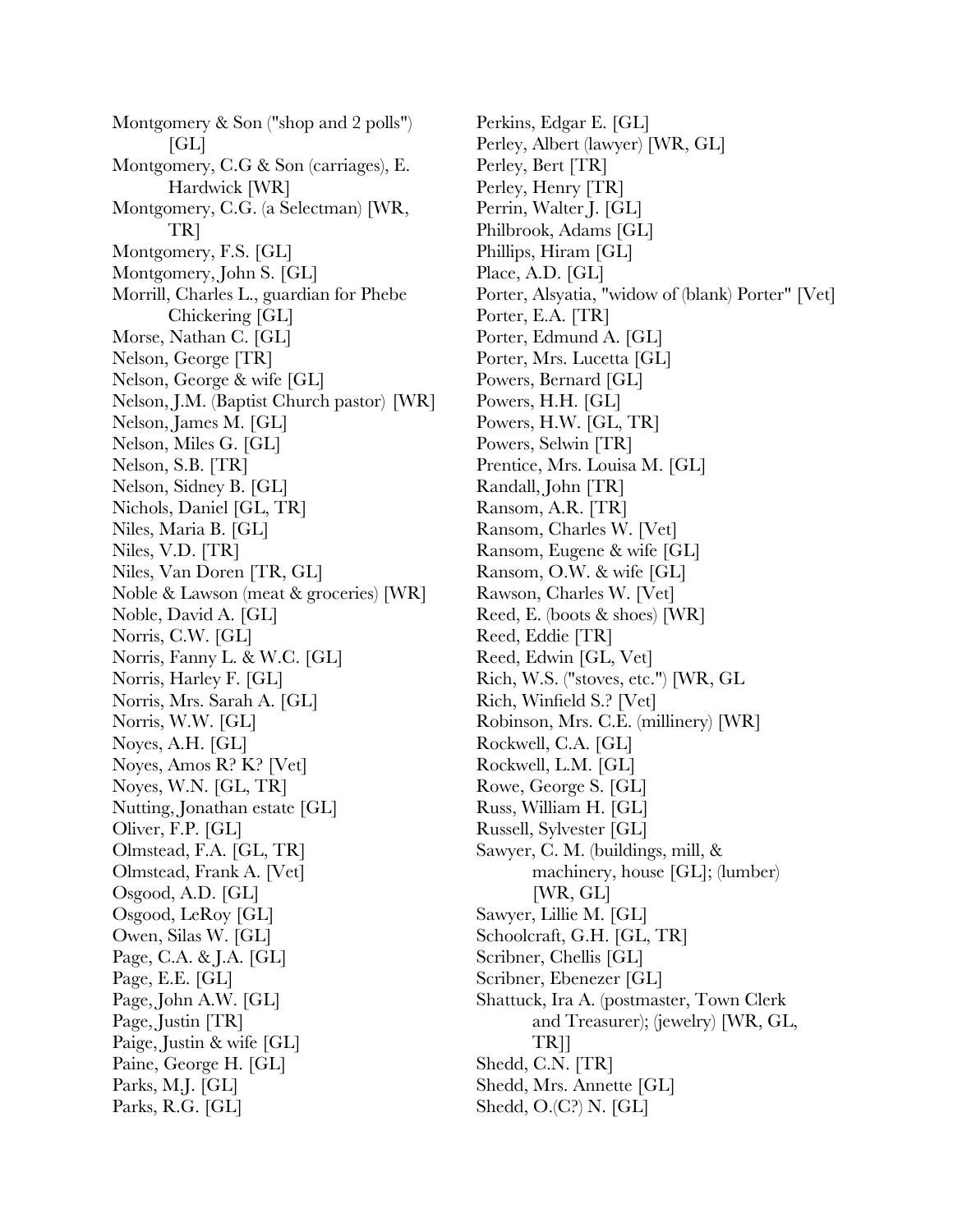Shipman & Wheeler (lumber, sash and doors) [WR] Shipman, Butler [GL] Shipman, Fred O. [GL] Shipman, G.B. [GL] Shipman, Mrs. S.J. estate [GL] Simpson, John W. estate [GL] Simpson, R.A. (house) [GL] Slapp, Charles [TR] Slapp, Charles A. [GL] Slapp, Orville [GL] Smiley, G. H. [GL] Smith, Adolphus [GL] Smith, Benjamin F. [GL, Vet] Smith, Charles [GL] Smith, D.N. [GL] Smith, E.G. (Express Station & Telegraph agent), E. Hardwick [WR] Smith, E.L. & I.(J?) L. [GL] Smith, F.S. [GL] Smith, Henry A. [GL] Smith, Walter [GL] Smith, Walter P. [GL] Spencer, W.J. [GL] St. John, P. (harnesses) [WR] St. John, Peter [GL] Stanford, C.A. [GL] Stanford, Jonathan [GL] Stem (Stern?), Ira H. [GL] Stevens, A.M. [GL] Stevens, H.W. & wife [GL] Stevens, John A. [GL] Stevens, Katie W. [GL] Stewart, W.B. [GL] Still, E.W. [GL] Still, Maria S. [GL] Stone, H. (hotel & livery stable), E. [WR] Stone, Hiram O. (buildings & scales [GL] Stone, Mrs. Anna M. (hotel) [GL] Strickland, C.S. [TR] Strickland, Charles S. [GL] Strickland, David [GL] Stuart, W.H.H. [GL] Stuart, William H. [Vet] Sutton, W.W. [GL] Swerdferge, H.G. (flour & feed) [WR]

Swett, M.V.B. & wife [GL] Swordfegger, H.G. (grist mill, dwelling & storehouse) [GL] Swordfegger,  $Sim<sup>n</sup>$  & wife [GL] Taylor, F.F. [GL] Taylor, W.H. [GL, TR] Tebbetts, C.C. & wife [GL] Tebbetts, J.F. [GL] Thomas, A.B. (lawyer) [WR, GL] Thomas, C.F. [GL] Thomas, Cordelia G. [GL] Thomas, Mrs. M.P. [GL] Thomas, Mrs. Marion [TR] Thomas, S.J. & W.T. (blacksmith shop) [GL] Thornton, B.F. [GL] Thornton, J.N. [GL] Titus, I.P. (merchant) [WR, TR] Titus, Isaac P. (buildings, stone shop) [GL] Trow, George [GL] Tucker, Emeline [TR] Tucker, H.W. [GL] Tucker, M.E. (lumber) [WR]; (saw mill in village) [GL] Tucker, Marcus P. [Vet] Tucker, Mark [GL] Udell, Nancy [GL] Underwood, Cyrus [GL] Underwood, W.H.H. [GL] Underwood, William H. [Vet] Voodry, Mrs. Mary M. [GL] Wakefeld & Hebert (blacksmiths) [WR] Wakefeld, A.E. (buildings & shop) [GL, TR] Wakefeld, A.W. [WR] Hardwick Wakefield, Carrie E., widow of Charles S. Wakefeld [Vet] Wakefeld, R.E. [GL, TR] Walton, Charles [TR] Walton, G.H. [GL] Ward & Co. (patent medicines) [WR] Ward, A.& Son (groceries) [WR] Ward, A.M. (medical doctor TR, GL, WR) Ward, Charles H. [GL] Ward, D.J. [GL] Ward, Mrs. Abigail [GL, TR]